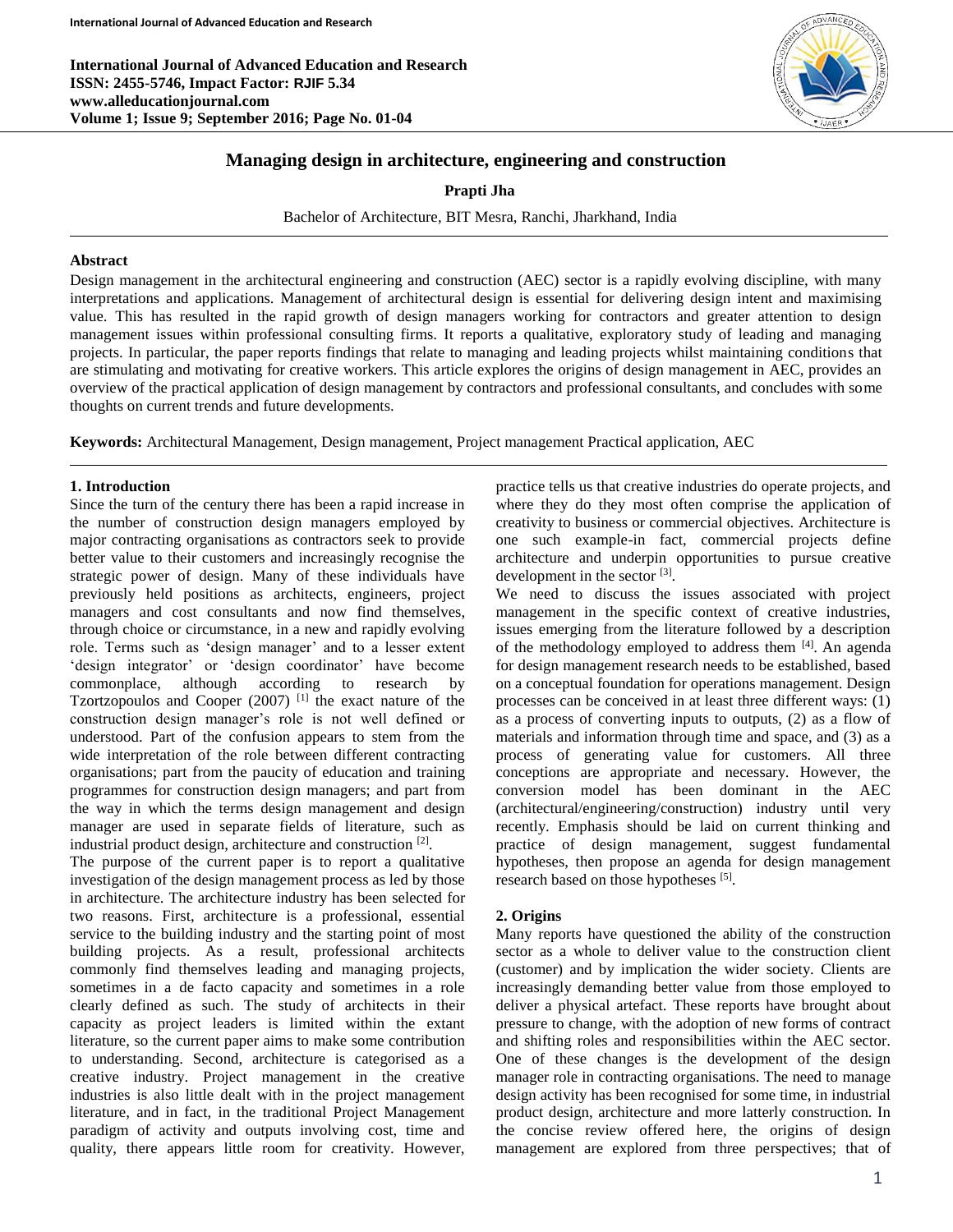design management in industrial product design (generic design management); the field of architectural management; and also the construction design management discipline [6].

### **2.1 Generic Design Management**

It is the field of industrial product design that design management is most established. An early publication *Design Management* by Michael Farr<sup>[7]</sup> put a convincing case for the design management role as an essential aid to attaining and maintaining competitive advantage. Farr made the observation that the design management role was not particularly well understood at the time of writing his book, since which time the design management field has developed. The creation of the *Design Management Institute* (www.dmi.org) in the United States in 1975 was instrumental in legitimising the role of the design manager and has helped to stimulate a growing knowledge base. Although this body of work does not address design management from the perspective of a construction professional, it is possible to see parallels between the literature and the specific characteristics of construction projects. Many of the generic approaches appear to offer some value to construction design managers and may, with care, be applied to the management of construction design. The message is that:

- Design management is integral to new product development
- Design management relates to the entire life cycle of the product
- Design (management) is a strategic asset

An all-embracing definition that has relevance to the AEC sector can be found in Boyle's book *Design Project Management*. 'Design management involves understanding, coordinating and synthesising a wide range of inputs while working alongside a diverse cross-section of multidisciplinary colleagues' [8]. From this we can deduce that design management is concerned with interfaces (people, places, processes and products) [9].

# **2.2 Architectural Management**

In the architectural literature the term 'architectural management' first appeared in the 1960s in the book *Management Applied to Architectural Practice* [10], although it was not until the 1990s that the term started to be used more widely. Architectural management describes the synergy between the management of the professional office and the management of individual projects. The vast majority of publications concentrate on the management of the business or the management of projects. Indeed, it is the synergy between the management of the business and the management of individual projects that comprise the project portfolio that makes architectural management unique.

In 1992 the first international conference on architectural management was held at the University of Nottingham and such was the interest in the subject area that a working commission was set up by the CIB (International Council for Research and Innovation in Building and Construction. Selected proceedings of the Nottingham conference were published as an edited book by Nicholson in 1992<sup>[11]</sup>, although there was no attempt to provide a definition of the field. This followed a few years later in Nicholson's PhD thesis [12]. Since 1993 the working commission has been active in organising

international conferences and publishing peer reviewed papers. It was not until 2009, however, that the first book by members of the CIB W096 was published *Architectural Management:*  international research & practice<sup>[13]</sup>. While this book reflects the work of the commission, it also forms a foundation for future research and practice. The message is that:

- Architectural management is integral to the successful management of individual projects and the business
- Architectural management relates to a wide range of activities conducted by building designers
- Architectural management is a strategic asset; however, the role of the architectural manager is rather vague. It should be noted that within the domain of architecture the term 'design management' tends to be used to describe the effective management of the design process and the management of design content within individual projects (Allinson, 1997),  $[14]$  with the majority of publications addressing the subject from the perspective of individual projects. Although this body of knowledge addressed design management from the architect's perspective there is significant overlap between this and construction design management [15].

### **2.3 Construction Design Management**

In the construction management literature the term design manager started to be used in the 1990s as procurement shifted in favour of design and build, early examples being a seminal report by Gray *et al* (1994) and the resultant book *Building Design Management* by Gray & Hughes [16] in which the growing importance of the design manager in construction was noted. In 2007 the Chartered Institute of Building (CIOB) in United Kingdon recognised the term 'design manager'. However, the need to improve design management techniques and to better understand the design management role from a contractor's perspective illustrates the fact that the discipline is still developing. Bibby [17] noted that while there was growing interest in design management within the construction sector, there were a number of barriers to be addressed before design management could be successful. These barriers related to the nature of the design process and (then) current construction practices. Tzortzopoulos and Cooper [18] suggest that the issues also relate to a lack of clarity and understanding of the design manager role within the industry. Clearly the lack of guidance to construction design managers is an issue to be tackled as the role matures. The message is that:

- Design management is implemented at the level of the project; it is not integral to the successful management of individual projects *and* the business (as argued in the architectural management literature).
- Design management is largely a coordinating and integration function, and does not yet relate to the entire life cycle of the product (built asset), as argued in the generic management literature.
- Design management is not yet considered a strategic asset, although the role is evolving.

Similar to the architectural management literature, this body of knowledge is rather modest and lacks clear terms and definitions. Although there is some variation in interpretation within the literature it is evident that the construction design manager is responsible for managing the process of design implementation within projects on behalf of the contractor [19].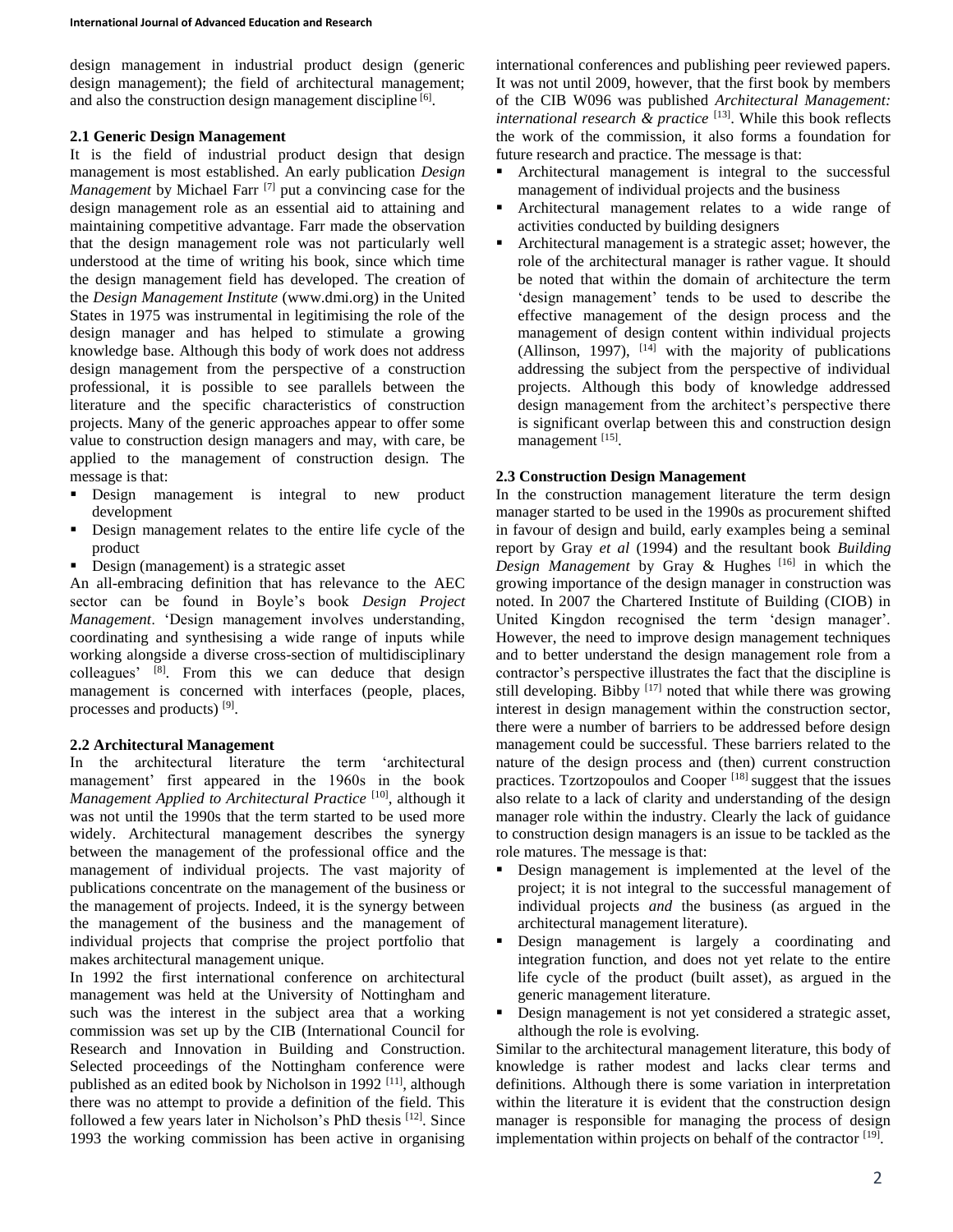### **3. Design Management by Architects**

It is still not common to hear the term 'design management' (design manager) or 'architectural management' (architectural manager) in the daily workplace. Hardly anyone can discuss the design manager role with any confidence. None of the architects and other persons at the offices feel that they need a design manger or an architectural manager since the roles are implicit in the work of individuals within the office. The senior members of the generally claim to have the experience to manage design projects and their design businesses. This is questioned by the less experienced members, with the majority claiming that there is very little evidence of managerial skills in the practices they work in. People have received little or no training in design management or architectural management during their training and that they are left to learn on the job. Examining this scenario we can tentatively propose that there is a need to:

- Explain the benefits of architectural management to practitioners. This should include giving clear guidance on the role of an architectural manager.
- Educational institutions need to do more to include architectural design management within the curriculum.
- Professional bodies need to do more to promote architectural management to all members of the profession [20].

### **4. Current Practice of Design Management**

Generally, the management of design and engineering is felt to be problematic in AEC projects. Coles (1990)<sup>[21]</sup> found that the most significant causes of design problems are poor briefing and communication, inadequacies in the technical knowledge of designers and a lack of confidence in preplanning for design work. Common consequences included slow approvals from clients, late appointments of consultants, and inadequate time to complete design documents carefully. In his study on technical design of buildings, Sverlinger found that the most frequent causes for severe deviations during design were deficient planning and/or resource allocation, deficient or missing input information, and changes. In his study of construction defects, Josephson (1996)<sup>[22]</sup> found that when measured by cost, design-caused defects are the biggest category. From design caused defects, those originating from lack of coordination between disciplines are the largest category.

#### **5. Guidelines for Architectural Management**

The following guidelines can help integrate new systems for management into the practices of architecture. These are set up to meet the agenda, challenges, and objectives outlined previously.

- 1. Perceive design as a non-linear, inclusive system where advances from many areas become organized in ways that enhance societal strengths and reduce societal ills. Design needs to be used for context-building, as distinct from context-using. An interesting example of what this means is seen in a major Swedish design, construction and finance firm.
- 2. Hold broad-based company discourse into salary and other reward differentials within the organization. Since salary has become such an important indicator of value it is critical to have general appreciation on the meaning of salary differentials. This will clarify why and how employees should invest their scarce resources. In most

Japanese companies, and many European companies, the differentials are much less than in US firms.

- 3. Insure that the organization makes resources available for investing in the making of a better future. This can be exhibited and can become manifest by insuring that at least 1% of turnover goes into R&D to finding better ways to do what is normally done, as well as ways to identify and articulate the non-normal that can become desirable. Virtually no design firm ever considers doing this. The argument against is that it can't be afforded. Evidence illustrates that an organization can't afford to not do it.
- 4. Find ways to continually integrate the building process. Future work in the building industry will need a management strategy that supports integration of the entire process from materials refinement to financial instruments. For some architects this will mean being taken over by a large construction firm. For others it will mean having a management strategy that allows an architectural firm to independently adapt to changes faster than others.
- 5. Emphasize both the local and global aspects of building while shifting away from concern for the national. This guideline comes from study of a wide array of small to large building projects. Local and global issues of building location and natural environment have grown in importance while national agendas were largely responsible for generating them and have largely failed to respond since. In addition, much of the regulatory, tax and financial power bases behind projects are being shifted from their traditional national bases to local and global bodies.
- 6. Strive to continually improve efficiencies in process and product. This will help any employee who gets lost and doesn't know where he or she is or what he or she is doing they needs only to return to the overriding objective.
- 7. Question and improve these guidelines so they can better meet the needs of effective management, but insure that they don't exceed seven. The timeless measures of success will be quality and efficiency, where both always have been and will be context sensitive, just as managers must also be. Guidelines that are too numerous are almost worse than none. This is because the complexity they generate becomes counterintuitive [23].

# **6. Conclusion**

After all the data and discussions, the question which arises is what is happening within the architectural engineering and construction (AEC) sector. Similar to the literature, there appears to be differences between the architectural community and the contracting community. Whatever terminology we choose to employ, be it design management, architectural management or construction design management, it is clear that the role is rapidly evolving within the AEC sector. In many respects it is the construction industry that is setting the agenda, with the majority of research following industry application and the architectural profession yet to respond. Given the relative scarcity of research into construction design management and architectural management there appears numerous opportunities for researchers. Reviewing the literature reveals an incomplete picture, which is typical of an emergent discipline. Currently there are inconsistencies in philosophy, theory and use of terminology. This appears to be mirrored in industry with wide variations in interpretation, application and understanding. Indeed, Tzortzopoulos and